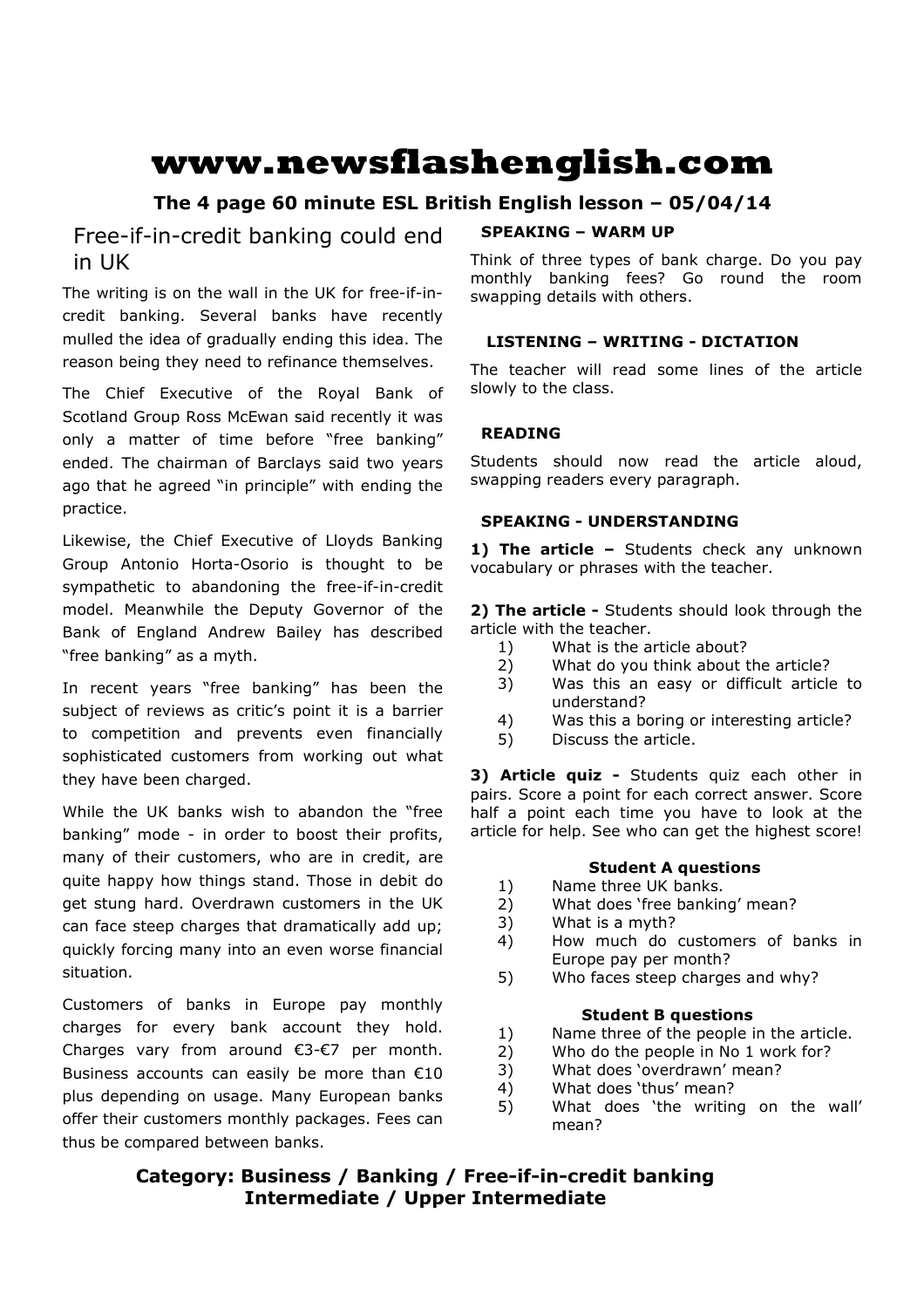#### **WRITING / SPEAKING**

*In pairs.* On the board write as many words as you *In groups.* One of you is the interviewer. There can to do with **'Bank charges'.** *One-two minutes.*  Compare with other teams. Using your words compile a short dialogue together.

#### **WRITING / SPEAKING**

*In pairs* – Choose three advantages of free-if-incredit banking. Write them below. Talk about them. Which is best? Why?

 $1)$   $\qquad \qquad$ 2) \_\_\_\_\_\_\_\_\_\_\_\_\_\_\_\_\_\_\_\_\_\_\_\_\_\_\_\_\_\_ 3) \_\_\_\_\_\_\_\_\_\_\_\_\_\_\_\_\_\_\_\_\_\_\_\_\_\_\_\_\_\_

Add three disadvantages of being overdrawn. Discuss together.

 $1)$   $\qquad \qquad$ 2) \_\_\_\_\_\_\_\_\_\_\_\_\_\_\_\_\_\_\_\_\_\_\_\_ 3) \_\_\_\_\_\_\_\_\_\_\_\_\_\_\_\_\_\_\_\_\_\_\_\_

*The teacher will choose some pairs to discuss their findings in front of the class.* 

#### **SPEAKING**

*In pairs* – Compare: *Online banking and banking apps on your mobile v Using your local branch*. List some pros and cons for each; include the fees involved.

#### **DISCUSSION**

#### **Student A questions**

- 1) Did the headline make you want to read the article?
- 2) Does your bank offer "free-if-in-credit banking? Explain.
- 3) Why do European banks not offer free-ifyou-are-in-credit banking?
- 4) Is "free banking" a myth?
- 5) What sort of charges do UK banks charge their overdrawn customers?
- 6) What other fees do banks get away with charging their customers for?
- 7) Is it right the banks should be able to charge their customers so much simply to increase their profits even more?
- 8) Would you be happy paying €3-€7 per month for each bank account you hold?
- 9) How do UK bank charges compare with bank charges in your country?
- 10) Have you learnt anything today?

#### **SPEAKING – ROLEPLAY 1**

are up to four guests. You are in the CNN Money TV studio. Today's interview is: *Free-ifin-credit banking. 10 mins.* 

- 1) A customer who has free-if-in-credit banking in the UK.
- 2) A bank customer with a European bank in Europe.
- 3) A UK bank spokesperson.
- 4) A CEO of a European/Non UK bank.

*The teacher will choose some groups to roleplay their interview in front of the class.* 

#### **SPEAKING - ROLEPLAY 2**

*In pairs - Student A* lives in the UK and has free-if-in-credit banking and likes it. You do not want banking fees. *Student B,* who lives in the UK, is rather overdrawn. You do not like the high charges incurred. What are you considering doing to stop these costs?

#### **SPEAKING – DISCUSSION**

*Allow 10 minutes* – As a class.

*Free-if-in-credit banking could end in UK* 

*The teacher can moderate the session.*

#### **DISCUSSION**

#### **Student B questions**

- 1) What do you think about what you've read?
- 2) How much do you pay per month for your bank accounts? Why?
- 3) How can banks justify/get away with charging so much?
- 4) Has your bank recently raised its monthly fee? If yes, by how much?
- 5) If your bank has raised its monthly fee is this more than the cost of inflation?
- 6) Would you "vote-with-your-feet" and move banks if your banks fees became too expensive?
- 7) Why are many people lazy to change banks when it could save them a lot of money?
- 8) Why is "free banking" if-you-are-incredit popular in the UK?
- 9) Has this been a difficult lesson for you to understand?
- 10) Did you like this discussion?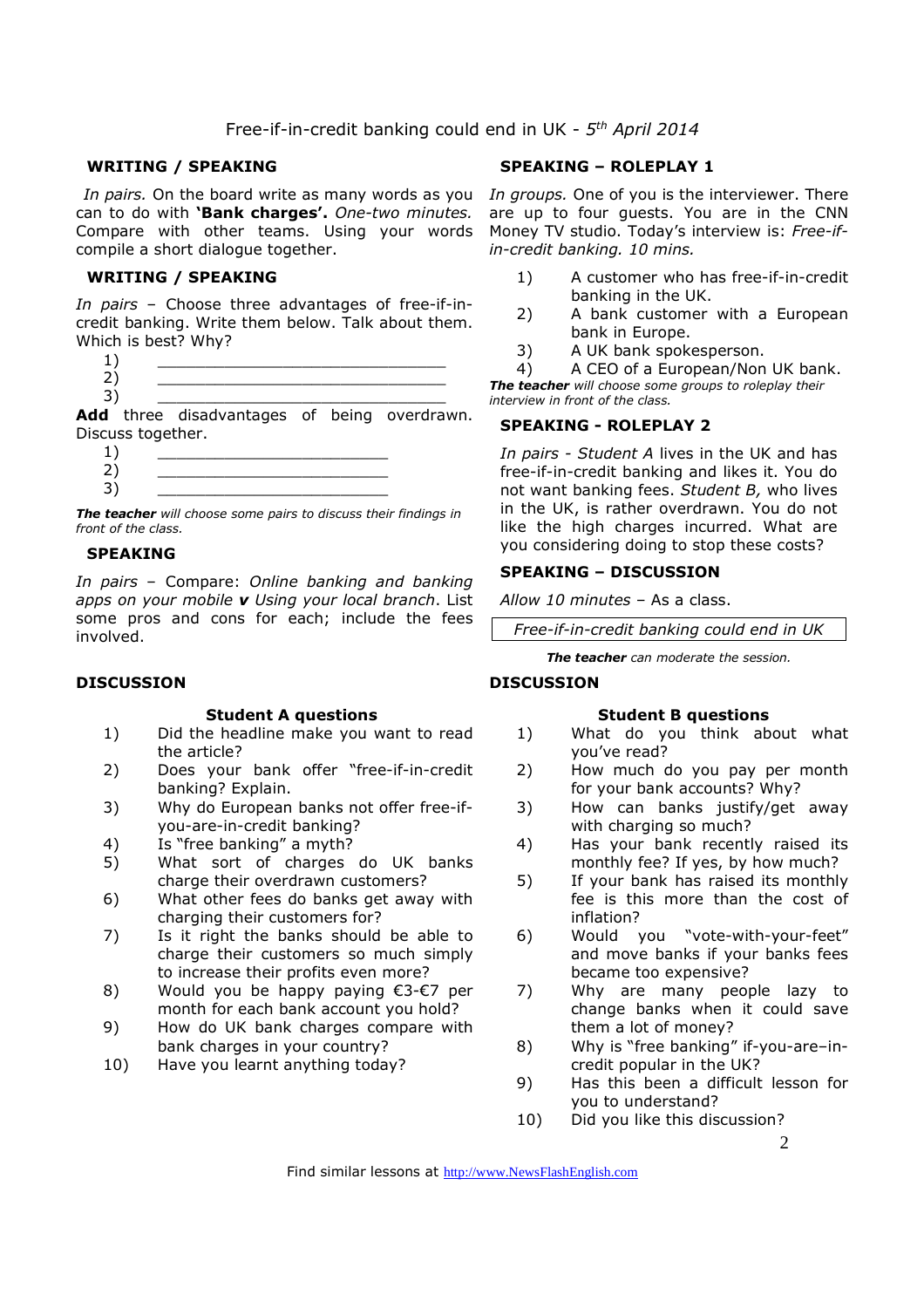#### **Free-if-in-credit banking could end in UK**

The writing is on the wall in the UK for free-if-incredit banking. Several banks have recently (1) the idea of gradually ending this idea. The reason being they need to (2)\_ themselves.

The Chief Executive of the Royal Bank of Scotland Group Ross McEwan said recently it was only a matter of time before "free banking" ended. The (3)\_\_ of Barclays said two years ago that he agreed "in principle" with ending the  $(4)$ .

(5)\_\_, the Chief Executive of Lloyds Banking Group Antonio Horta-Osorio is thought to be (6) to abandoning the free-if-in-credit model. (7) the Deputy Governor of the Bank of England Andrew Bailey has described "free banking" as a (8)\_\_.

#### *meanwhile / refinance / mulled / chairman / myth / sympathetic / likewise / practice*

In recent years "free banking" has been the subject of reviews as critic's point it is a barrier to competition and prevents even financially sophisticated customers from working out what they have been charged.

While the UK banks wish to  $(1)$  the "free banking" mode - in order to boost their profits, many of their customers, who are in credit, are quite happy how things stand. Those in  $(2)$  do get stung hard. (3)\_\_ customers in the UK can face steep charges that dramatically add up; quickly forcing many into an even worse financial situation.

Customers of (4) in Europe pay monthly (5) for every bank account they hold. Charges vary from around €3-€7 per month. Business (6) can easily be more than  $E10$  plus depending on (7)\_\_. Many European banks offer their customers monthly (8) . Fees can thus be compared between banks.

#### *abandon / accounts / charges / banks / packages / usage / overdrawn / debit*

# **GAP FILL: READING GAP FILL: GRAMMAR**

#### **Free-if-in-credit banking could end in UK**

The writing is  $(1)$  the wall in the UK  $(2)$  free-(3)\_\_-in-credit banking. Several banks have recently mulled the idea of gradually ending this idea. The reason being they need to refinance themselves.

The Chief Executive (4)\_ the Royal Bank of Scotland Group Ross McEwan said recently (5) was only a matter of time before "free banking" ended. The chairman of Barclays said two years ago that (6)\_\_ agreed "in principle" with ending the practice.

Likewise, the Chief Executive of Lloyds Banking Group Antonio Horta-Osorio is thought to be sympathetic to abandoning the free-if-(7)\_-credit model. Meanwhile the Deputy Governor of the Bank of England Andrew Bailey has described "free banking" (8) a myth.

#### *as / he / of / if / it / in / on / for*

In recent years "free banking" has been the subject of reviews as critic's point it is a barrier to competition and prevents (1)\_\_ financially sophisticated customers from working out (2) they have been charged.

(3) the UK banks wish to abandon the "free banking" mode - in order to boost their profits, many of their customers, who are in credit, are quite happy how things stand. (4)\_ in debit do get stung hard. Overdrawn customers in the UK can face steep charges (5)\_\_ dramatically add up; quickly forcing (6)\_\_ into an even worse financial situation.

Customers of banks in Europe pay monthly charges for every bank account (7) hold. Charges vary from around €3-€7 per month. Business accounts can easily be more than €10 plus depending on usage. Many European banks offer their customers monthly packages. Fees can (8)\_\_ be compared between banks.

#### *thus / that / what / many / even / they / those / while*